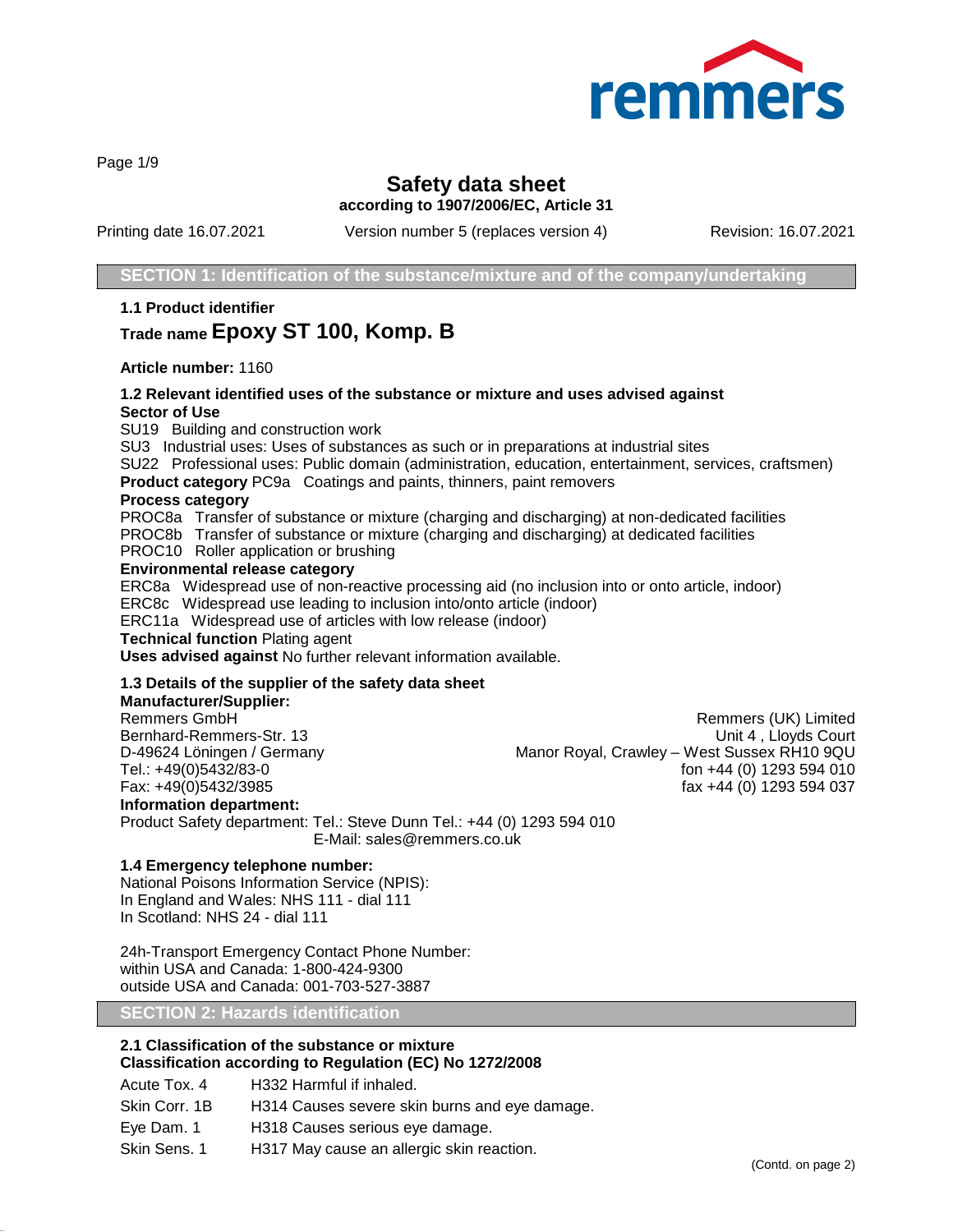Page 2/9

**Safety data sheet according to 1907/2006/EC, Article 31**

Printing date 16.07.2021 Version number 5 (replaces version 4) Revision: 16.07.2021

# **Trade name Epoxy ST 100, Komp. B**

|                                                | (Contd. of page 1)                                                                                                             |
|------------------------------------------------|--------------------------------------------------------------------------------------------------------------------------------|
|                                                | Aquatic Chronic 3 H412 Harmful to aquatic life with long lasting effects.                                                      |
| 2.2 Label elements<br><b>Hazard pictograms</b> | Labelling according to Regulation (EC) No 1272/2008<br>The product is classified and labelled according to the CLP regulation. |
| GHS05<br>GHS07                                 |                                                                                                                                |
| <b>Signal word Danger</b>                      |                                                                                                                                |
|                                                | Hazard-determining components of labelling:                                                                                    |
| benzyl alcohol                                 |                                                                                                                                |
|                                                | 3,6,9-triazaundecamethylenediamine<br>3-aminomethyl-3,5,5-trimethylcyclohexylamine                                             |
|                                                | 2-methylpentane-1,5-diamine                                                                                                    |
|                                                | 2,4,6-tris(dimethylaminomethyl)phenol                                                                                          |
| <b>Hazard statements</b>                       |                                                                                                                                |
| H332 Harmful if inhaled.                       |                                                                                                                                |
|                                                | H314 Causes severe skin burns and eye damage.                                                                                  |
|                                                | H317 May cause an allergic skin reaction.                                                                                      |
|                                                | H412 Harmful to aquatic life with long lasting effects.                                                                        |
| <b>Precautionary statements</b>                |                                                                                                                                |
| P273<br>P280                                   | Avoid release to the environment.<br>Wear protective gloves/protective clothing/eye protection/face protection/hearing         |
|                                                | protection.                                                                                                                    |
| P301+P310                                      | IF SWALLOWED: Immediately call a POISON CENTER/ doctor.                                                                        |
| P302+P352                                      | IF ON SKIN: Wash with plenty of soap and water.                                                                                |
|                                                | P305+P351+P338 IF IN EYES: Rinse cautiously with water for several minutes. Remove contact lenses, if                          |
|                                                | present and easy to do. Continue rinsing.                                                                                      |
| P <sub>501</sub>                               | Dispose of contents/container in accordance with local/regional/national/international<br>regulations.                         |
| 2.3 Other hazards                              |                                                                                                                                |
|                                                | <b>Results of PBT and vPvB assessment</b>                                                                                      |
| PBT: Not applicable.                           |                                                                                                                                |
| vPvB: Not applicable.                          |                                                                                                                                |
|                                                | <b>SECTION 3: Composition/information on ingredients</b>                                                                       |
| <b>3.2 Mixtures</b>                            |                                                                                                                                |

**Description:** Mixture of the substances listed below with harmless additions.

| Dangerous components [% w/w]:  |                                                          |                      |
|--------------------------------|----------------------------------------------------------|----------------------|
| CAS: 100-51-6                  | benzyl alcohol                                           | 40-60%               |
| EINECS: 202-859-9              | Acute Tox. 4, H302; Acute Tox. 4, H332                   |                      |
| Index number: 603-057-00-5     |                                                          |                      |
| Reg.nr.: 01-2119492630-38-XXXX |                                                          |                      |
|                                |                                                          |                      |
| CAS: 2855-13-2                 | 3-aminomethyl-3,5,5-trimethylcyclohexylamine             | ≥20-<25 <sup>%</sup> |
| EINECS: 220-666-8              | Skin Corr. 1B, H314; Acute Tox. 4, H302; Acute Tox. 4,   |                      |
| Index number: 612-067-00-9     | H312; Skin Sens. 1, H317; Aquatic Chronic 3, H412        |                      |
| Reg.nr.: 01-2119514687-32-XXXX |                                                          |                      |
|                                |                                                          |                      |
| CAS: 112-57-2                  | 3,6,9-triazaundecamethylenediamine                       | ≥20-<25%             |
| EINECS: 203-986-2              | Skin Corr. 1B, H314; Aquatic Chronic 2, H411; Acute Tox. |                      |
| Index number: 612-060-00-0     | 4, H302; Acute Tox. 4, H312; Skin Sens. 1, H317          |                      |

(Contd. on page 3)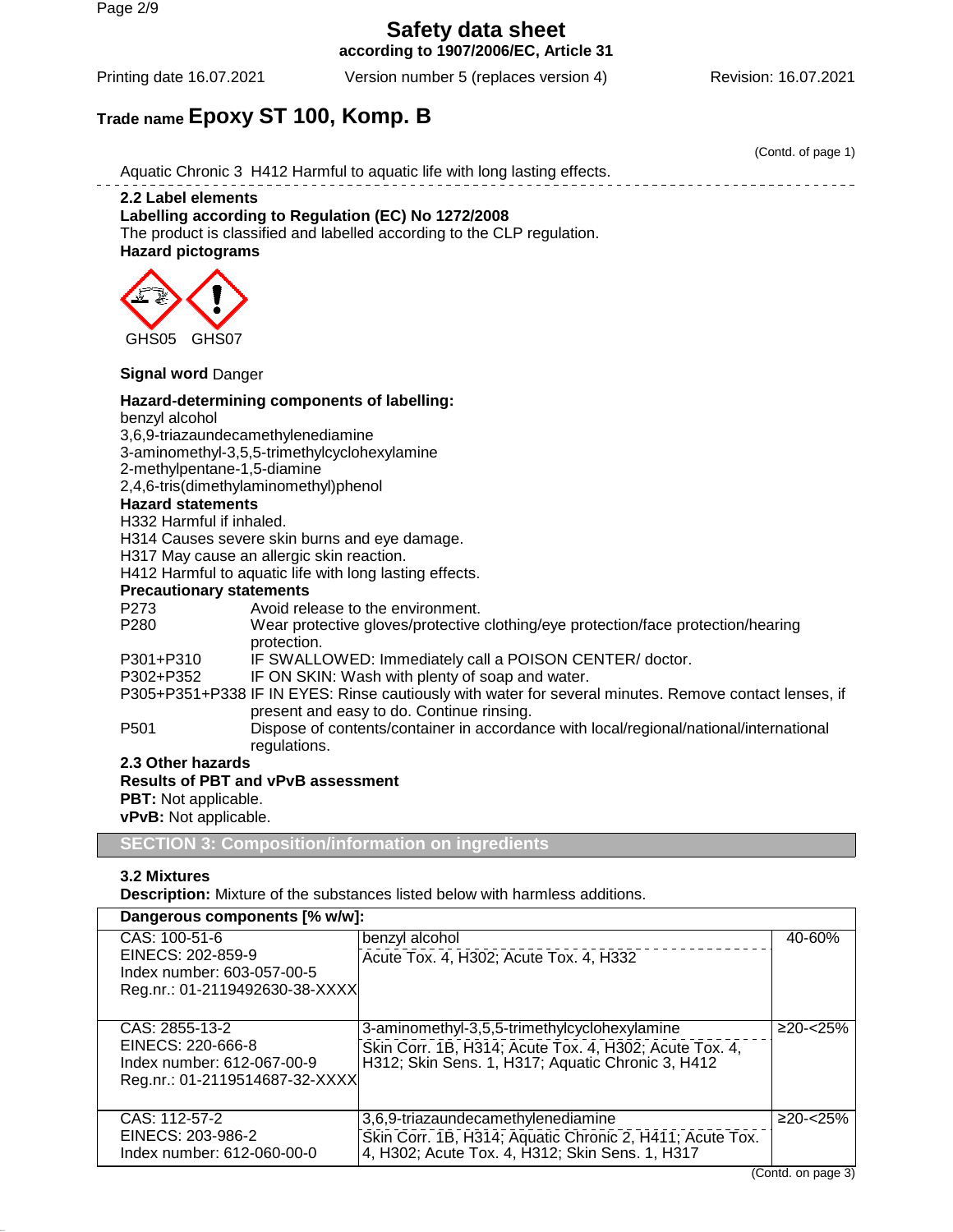**Safety data sheet according to 1907/2006/EC, Article 31**

Printing date 16.07.2021 Version number 5 (replaces version 4) Revision: 16.07.2021

# **Trade name Epoxy ST 100, Komp. B**

|                                |                                                                                                                                                                                                                              | (Contd. of page 2) |
|--------------------------------|------------------------------------------------------------------------------------------------------------------------------------------------------------------------------------------------------------------------------|--------------------|
| CAS: 15520-10-2                | 2-methylpentane-1,5-diamine                                                                                                                                                                                                  | $\geq$ 3-<5%       |
| EINECS: 239-556-6              | Skin Corr. 1A, H314; Eye Dam. 1, H318; Acute Tox. 4,                                                                                                                                                                         |                    |
|                                | Reg.nr.: 01-2119976310-41-XXXX H302; Acute Tox. 4, H312; Acute Tox. 4, H332; STOT SE                                                                                                                                         |                    |
|                                | 3. H <sub>335</sub>                                                                                                                                                                                                          |                    |
| CAS: 90-72-2                   | 2,4,6-tris(dimethylaminomethyl)phenol                                                                                                                                                                                        | $≥1 - < 2.5\%$     |
| EINECS: 202-013-9              |                                                                                                                                                                                                                              |                    |
| Index number: 603-069-00-0     | Skin Corr. 1B, H314; Eye Irrit. 2, H319; Skin Sens. 1,<br> H317; Aquatic Chronic 3, H412                                                                                                                                     |                    |
| Reg.nr.: 01-2119560597-27-XXXX |                                                                                                                                                                                                                              |                    |
|                                |                                                                                                                                                                                                                              |                    |
|                                | A different formation of the contract of the contract of the contract of the contract of the contract of the contract of the contract of the contract of the contract of the contract of the contract of the contract of the |                    |

**Additional information** For the wording of the listed hazard phrases refer to section 16.

\* **SECTION 4: First aid measures**

# **4.1 Description of first aid measures**

# **General information**

If symptoms occur or in case of doubt, seek medical attention. In case of unconsciousness, do not administer anything orally.

Immediately remove any clothing soiled by the product.

Symptoms of poisoning may even occur after several hours; therefore medical observation for at least 48 hours after the accident.

**After inhalation** Seek medical treatment in case of complaints.

# **After skin contact**

If skin irritation continues, consult a doctor.

Wash immediately with water and soap and rinse thoroughly.

**After eye contact** Rinse opened eye for several minutes under running water. Then consult doctor.

# **After swallowing**

Call a doctor immediately.

Drink plenty of water and provide fresh air. Call a doctor immediately.

# **4.2 Most important symptoms and effects, both acute and delayed**

No further relevant information available.

**4.3 Indication of any immediate medical attention and special treatment needed** symptomatic treatment

**SECTION 5: Firefighting measures**

# **5.1 Extinguishing media**

# **Suitable extinguishing agents**

CO₂, extinguishing powder or water jet. Fight larger fires with water jet or alcohol-resistant foam. Use fire fighting measures that suit the environment.

# **5.2 Special hazards arising from the substance or mixture**

May be released in case of fire

Nitrogen oxides (NOx)

Carbon monoxide (CO)

Formation of toxic gases is possible during heating or in case of fire.

# **5.3 Advice for firefighters**

# **Protective equipment:**

Wear self-contained breathing apparatus.

Wear full protective suit.

Put on breathing apparatus.

# **Additional information**

Cool endangered containers with water spray jet.

Collect contaminated fire fighting water separately. It must not enter drains.

Dispose of fire debris and contaminated fire fighting water in accordance with official regulations.

**SECTION 6: Accidental release measures**

**6.1 Personal precautions, protective equipment and emergency procedures** Ensure adequate ventilation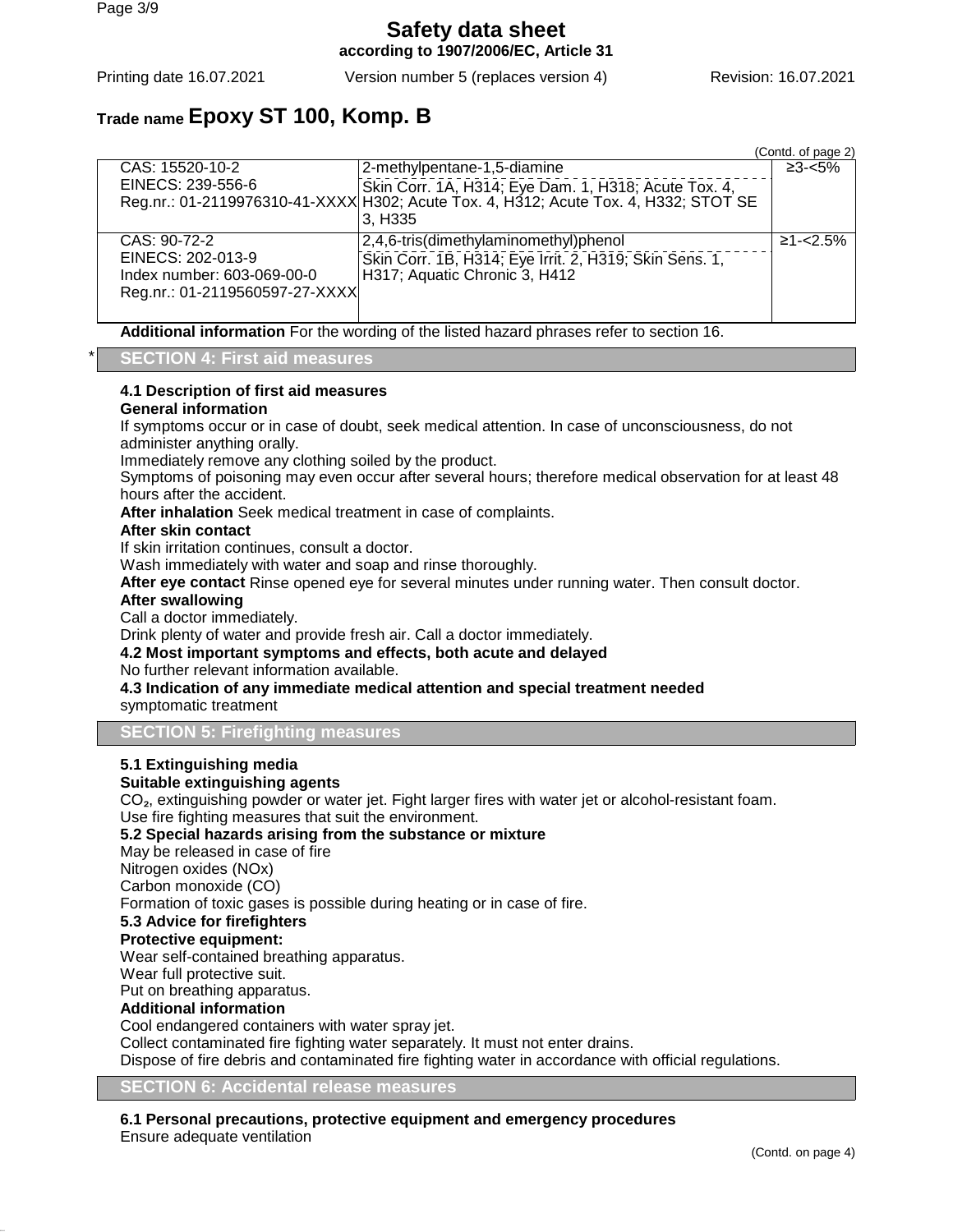**according to 1907/2006/EC, Article 31**

Printing date 16.07.2021 Version number 5 (replaces version 4) Revision: 16.07.2021

# **Trade name Epoxy ST 100, Komp. B**

(Contd. of page 3) Wear protective equipment. Keep unprotected persons away. **6.2 Environmental precautions:** Do not allow to enter the ground/soil. Do not allow product to reach sewage system or water bodies. Inform responsible authorities in case product reaches bodies of water or sewage system. Dilute with plenty of water. **6.3 Methods and material for containment and cleaning up:** Absorb with liquid-binding material (sand, diatomite, acid binders, universal binders, sawdust). Use neutralising agent. Dispose of contaminated material as waste according to item 13. Ensure adequate ventilation. **6.4 Reference to other sections** See Section 7 for information on safe handling See Section 8 for information on personal protection equipment. See Section 13 for information on disposal. **SECTION 7: Handling and storage**

**7.1 Precautions for safe handling** Ensure good ventilation/exhaust in workplaces.

# **7.2 Conditions for safe storage, including any incompatibilities Storage**

**Requirements to be met by storerooms and containers:** Ventilate storage and work rooms sufficiently. Prevent any penetration into the ground. Store only in unopened original containers. **Information on storage in a common storage facility:** none **Further information about storage conditions:** Store container in a well ventilated position. Protect from frost. Keep container tightly closed. **7.3 Specific end use(s)** No further relevant information available.

**SECTION 8: Exposure controls/personal protection** 

# **8.1 Control parameters**

# **Components with limit values that require monitoring at the workplace:**

The product does not contain any relevant quantities of materials with limit values that have to be monitored at the workplace.

**Additional information:** The lists that were valid during compilation were used as a basis.

# **8.2 Exposure controls**

**Appropriate engineering controls** No further data; see item 7. **Individual protection measures, such as personal protective equipment General protective and hygienic measures** Do not eat, drink or smoke while working. Use skin protection cream for preventive skin protection.

Keep away from food, beverages and animal feed.

Immediately remove soiled, saturated clothing.

Wash hands before pauses and after work.

Avoid contact with eyes and skin.

# **Respiratory equipment:**

Short term filter device:

Filter A (brown)

Only use ambient air independent respiratory equipment in pits, shafts and silos!

In case of brief exposure or low pollution load, use respiratory protection equipment with filter. In case of intensive or longer exposure, use self-contained respiratory protection equipment.

# **Hand protection**

Long cuffed gloves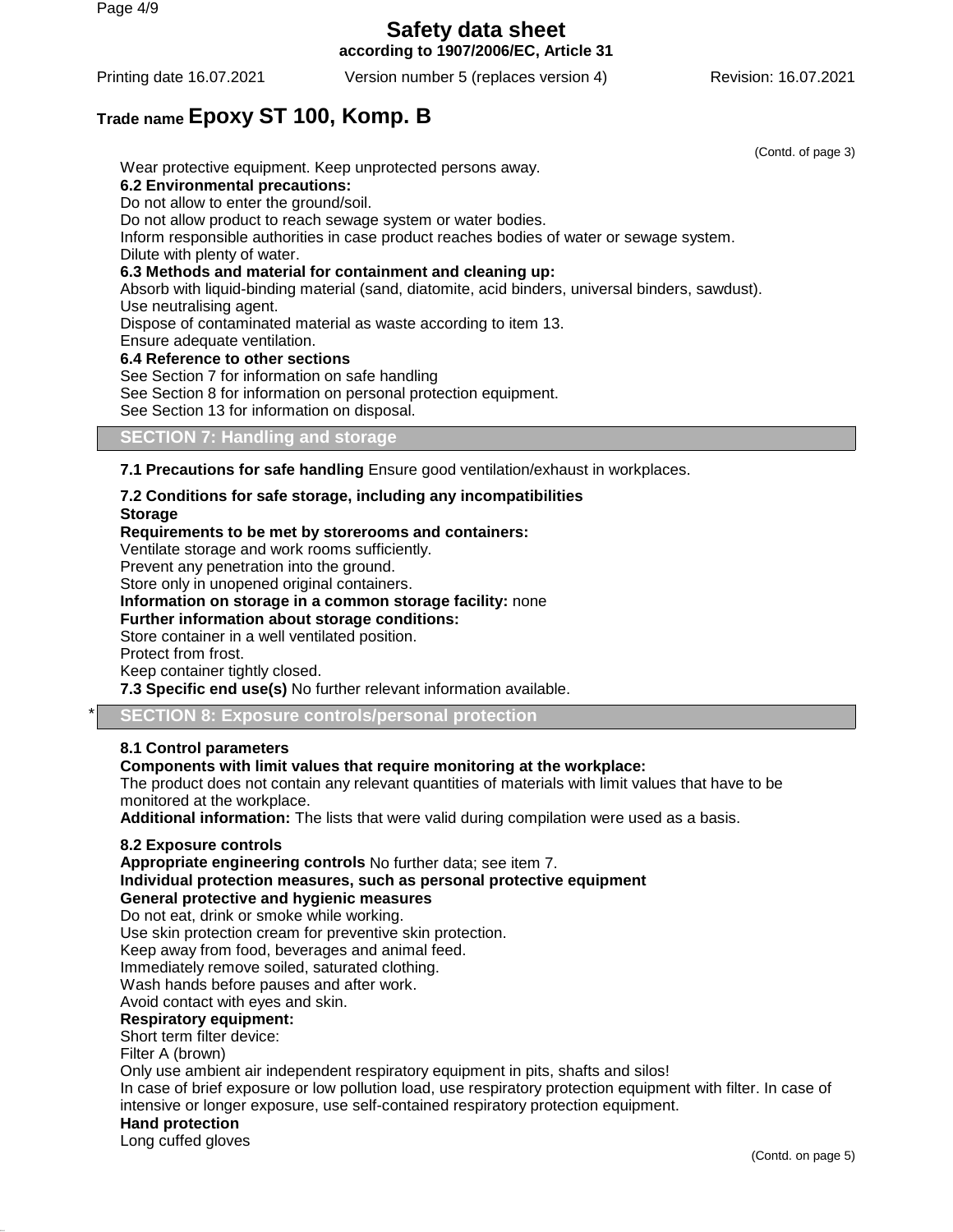**according to 1907/2006/EC, Article 31**

Printing date 16.07.2021 Version number 5 (replaces version 4) Revision: 16.07.2021

(Contd. of page 4)

# **Trade name Epoxy ST 100, Komp. B**

Protective gloves.

The glove material has to be impermeable and resistant to the product/ the substance/ the preparation. Selection of the glove material on consideration of the penetration times, rates of diffusion and the degradation

# **Material of gloves**

# Nitrile rubber, NBR

The selection of the suitable gloves does not only depend on the material, but also on further marks of quality and varies from manufacturer to manufacturer. As the product is a preparation of several substances, the resistance of the glove material can not be calculated in advance and has therefore to be checked prior to the application.

# **Penetration time of glove material**

Break through time: max. 240 min (DIN EN 374).

The determined penetration times according to EN 16523-1:2015 are not performed under practical conditions. Therefore a maximum wearing time, which corresponds to 50% of the penetration time, is recommended.

The exact break trough time has to be found out by the manufacturer of the protective gloves and has to be observed.

**Eye/face protection** Tightly sealed safety glasses. **Body protection:** Protective work clothing.

**SECTION 9: Physical and chemical properties** 

| 9.1 Information on basic physical and chemical properties |
|-----------------------------------------------------------|
|                                                           |
| Yellowish                                                 |
| Amine-like                                                |
| Not determined.                                           |
| Not determined                                            |
|                                                           |
| $>200$ °C                                                 |
| Not applicable.                                           |
|                                                           |
| Not determined.                                           |
| Not determined.                                           |
| >100 °C                                                   |
| Not determined.                                           |
| 12.0                                                      |
|                                                           |
| Not determined.                                           |
| 250 mPas                                                  |
|                                                           |
| Fully miscible                                            |
| Not determined.                                           |
| Not determined.                                           |
|                                                           |
| $0.99$ g/cm <sup>3</sup>                                  |
| Not determined.                                           |
| Not determined.                                           |
|                                                           |
|                                                           |
| Fluid                                                     |
|                                                           |
|                                                           |
| 321 °C                                                    |
| Product is not explosive.                                 |
| $<$ 3 %                                                   |
|                                                           |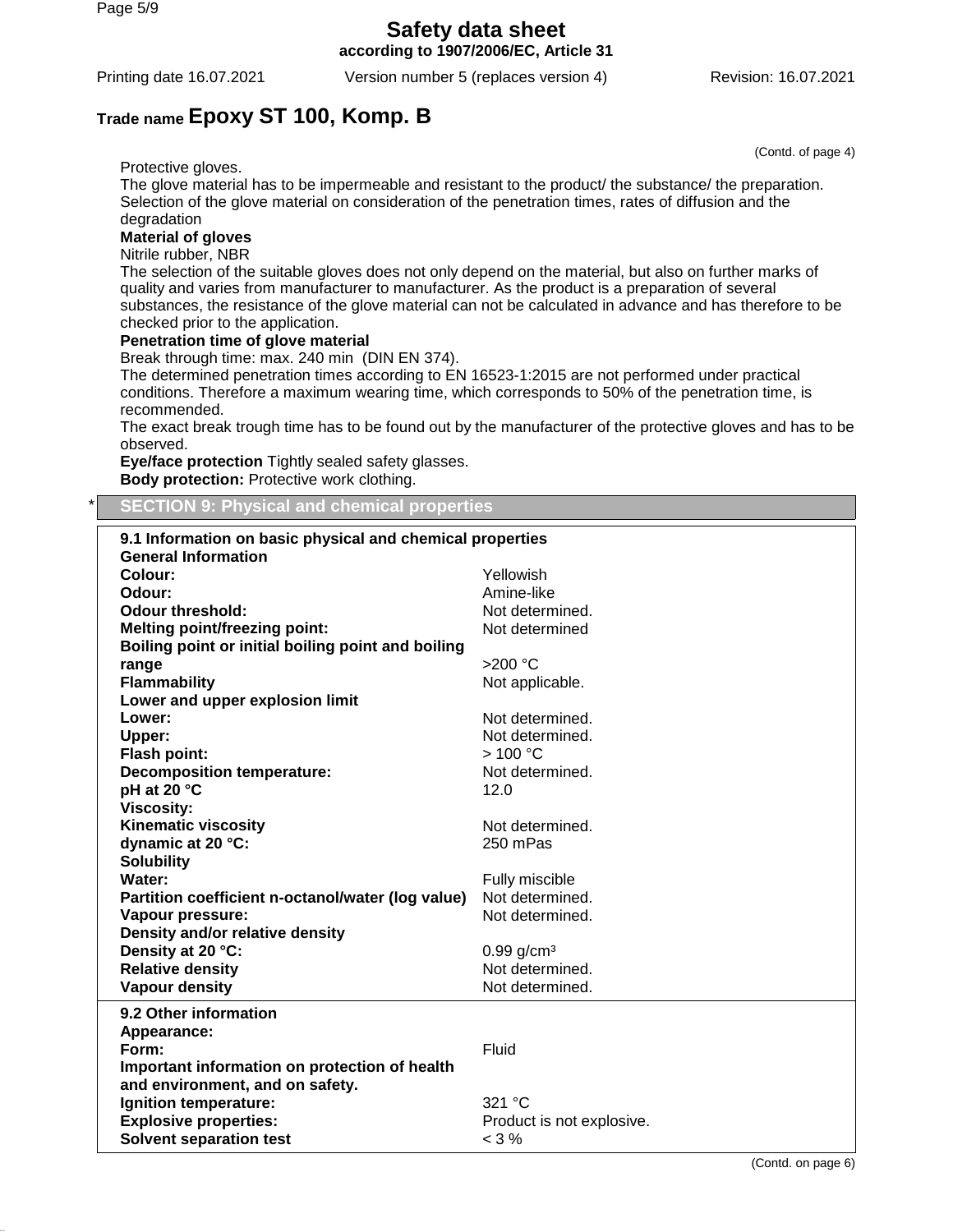**according to 1907/2006/EC, Article 31**

Printing date 16.07.2021 Version number 5 (replaces version 4) Revision: 16.07.2021

# **Trade name Epoxy ST 100, Komp. B**

(Contd. of page 5)

| <b>Change in condition</b>                    |                 |
|-----------------------------------------------|-----------------|
| <b>Evaporation rate</b>                       | Not determined. |
| Information with regard to physical hazard    |                 |
| classes                                       |                 |
| <b>Explosives</b>                             | Void            |
| <b>Flammable gases</b>                        | Void            |
| <b>Aerosols</b>                               | Void            |
| <b>Oxidising gases</b>                        | Void            |
| <b>Gases under pressure</b>                   | Void            |
| <b>Flammable liquids</b>                      | Void            |
| <b>Flammable solids</b>                       | Void            |
| Self-reactive substances and mixtures         | Void            |
| <b>Pyrophoric liquids</b>                     | Void            |
| <b>Pyrophoric solids</b>                      | Void            |
| Self-heating substances and mixtures          | Void            |
| Substances and mixtures, which emit flammable |                 |
| gases in contact with water                   | Void            |
| <b>Oxidising liquids</b>                      | Void            |
| <b>Oxidising solids</b>                       | Void            |
| <b>Organic peroxides</b>                      | Void            |
| <b>Corrosive to metals</b>                    | Void            |
| <b>Desensitised explosives</b>                | Void            |

**SECTION 10: Stability and reactivity**

**10.1 Reactivity** No further relevant information available.

**10.2 Chemical stability**

**Thermal decomposition / conditions to be avoided:**

No decomposition if handled and stored according to specifications.

**10.3 Possibility of hazardous reactions** No dangerous reactions known

**10.4 Conditions to avoid** No further relevant information available.

**10.5 Incompatible materials:** No further relevant information available.

# **10.6 Hazardous decomposition products:**

None if used properly.

None if stored properly.

**SECTION 11: Toxicological information**

# **11.1 Information on hazard classes as defined in Regulation (EC) No 1272/2008 Acute toxicity:**

Harmful if inhaled.

| CAS: 100-51-6 benzyl alcohol |  |
|------------------------------|--|

Oral LD50 1,230 mg/kg (rat)

Dermal LD50 2,000 mg/kg (rabbit)

**CAS: 2855-13-2 3-aminomethyl-3,5,5-trimethylcyclohexylamine**

Oral LD50 1,030 mg/kg (rat)

Dermal  $|LD50|1,840$  mg/kg (rabbit)

#### **Skin corrosion/irritation:** Causes severe skin burns and eye damage. **Serious eye damage/irritation:**

Causes serious eye damage.

**Sensitisation:**

May cause an allergic skin reaction.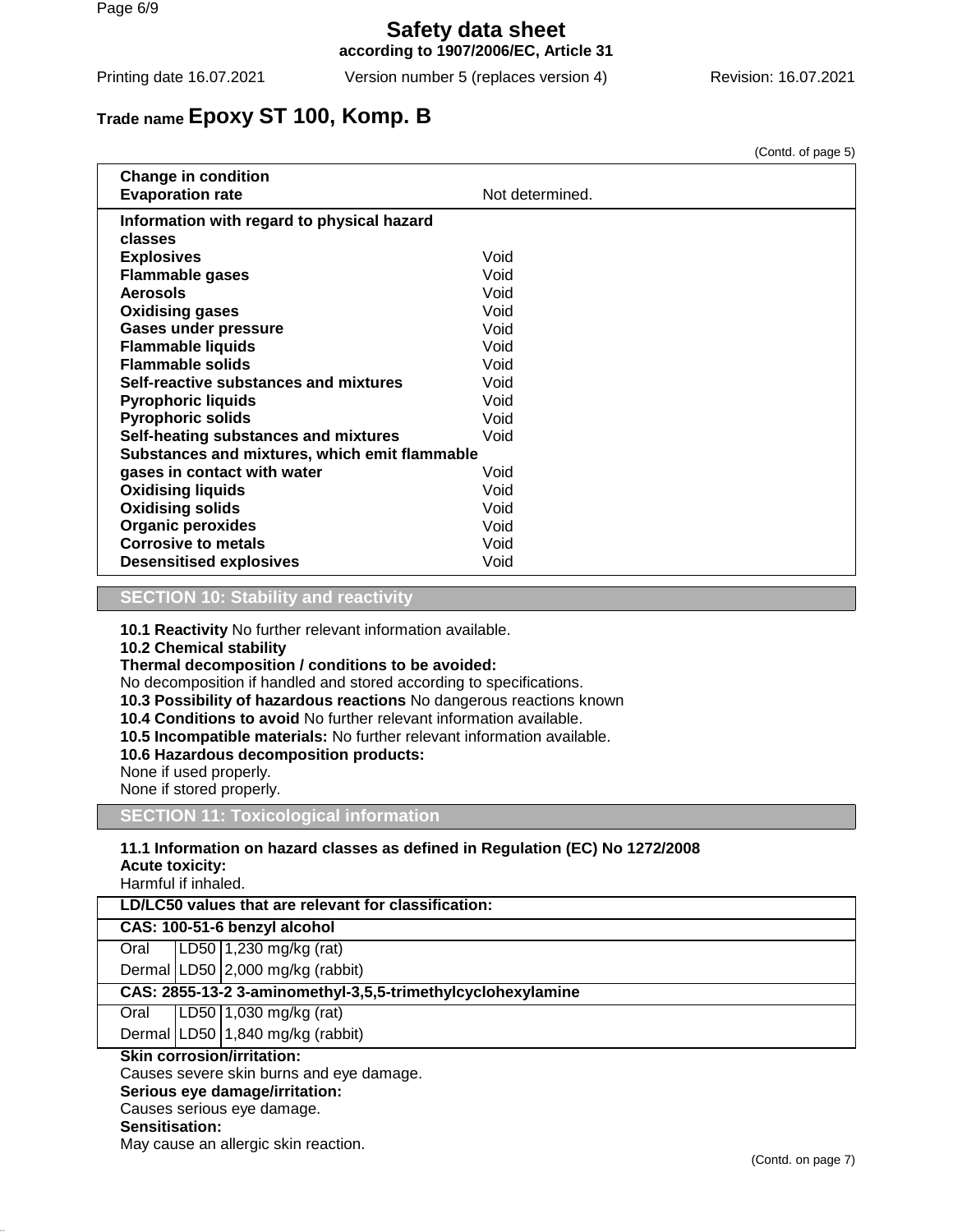**according to 1907/2006/EC, Article 31**

Printing date 16.07.2021 Version number 5 (replaces version 4) Revision: 16.07.2021

# **Trade name Epoxy ST 100, Komp. B**

(Contd. of page 6)

**Germ cell mutagenicity:** Based on available data, the classification criteria are not met. **Carcinogenicity:** Based on available data, the classification criteria are not met. **Reproductive toxicity:** Based on available data, the classification criteria are not met. **STOT-single exposure:** Based on available data, the classification criteria are not met. **STOT-repeated exposure:** Based on available data, the classification criteria are not met. **Aspiration hazard:** Based on available data, the classification criteria are not met. **11.2 Information on other hazards**

**Endocrine disrupting properties**

None of the ingredients is listed.

**SECTION 12: Ecological information**

# **12.1 Toxicity**

**Aquatic toxicity:** No further relevant information available.

**12.2 Persistence and degradability** No further relevant information available.

**12.3 Bioaccumulative potential** No further relevant information available.

**12.4 Mobility in soil** No further relevant information available.

**12.5 Results of PBT and vPvB assessment**

**PBT:** Not applicable.

**vPvB:** Not applicable.

**12.6 Endocrine disrupting properties** For information on endocrine disrupting properties see section 11. **12.7 Other adverse effects**

**Remark:** Harmful to fish

### **Additional ecological information:**

#### **General notes:**

Do not allow product to reach ground water, bodies of water or sewage system.

Hazardous to drinking water even if small quantities leak into soil.

Harmful to aquatic organisms

Rinse off of bigger amounts into drains or the aquatic environment may lead to increased pH-values. A high pH-value harms aquatic organisms. In the dilution of the use-level the pH-value is considerably reduced, so that after the use of the product the aqueous waste, emptied into drains, is only low water-dangerous.

**SECTION 13: Disposal considerations**

# **Recommendation**

Not hardened material must be disposed of as hazardous waste according to official regulations. Hardened product remains may be disposed of as building rubble or put into household garbage.

The given refuse codes are recommendations based upon the intended use of the product. Because of special use and disposal conditions at the user´s, other codes may apply under other conditions.

# **European waste catalogue**

08 01 11\* waste paint and varnish containing organic solvents or other hazardous substances

# **Uncleaned packaging:**

#### **Recommendation:**

Packaging can be reused or recycled after cleaning. Disposal must be made according to official regulations.

**Recommended cleaning agent:** Water, if necessary with cleaning agent.

**SECTION 14: Transport information**

| <u>element in maneport information</u>         |                                                                                           |
|------------------------------------------------|-------------------------------------------------------------------------------------------|
| 14.1 UN number or ID number<br>ADR, IMDG, IATA | UN2735                                                                                    |
| 14.2 UN proper shipping name<br><b>ADR</b>     | 2735 AMINES, LIQUID, CORROSIVE, N.O.S. (3-<br>aminomethyl-3,5,5-trimethylcyclohexylamine) |
|                                                |                                                                                           |

(Contd. on page 8)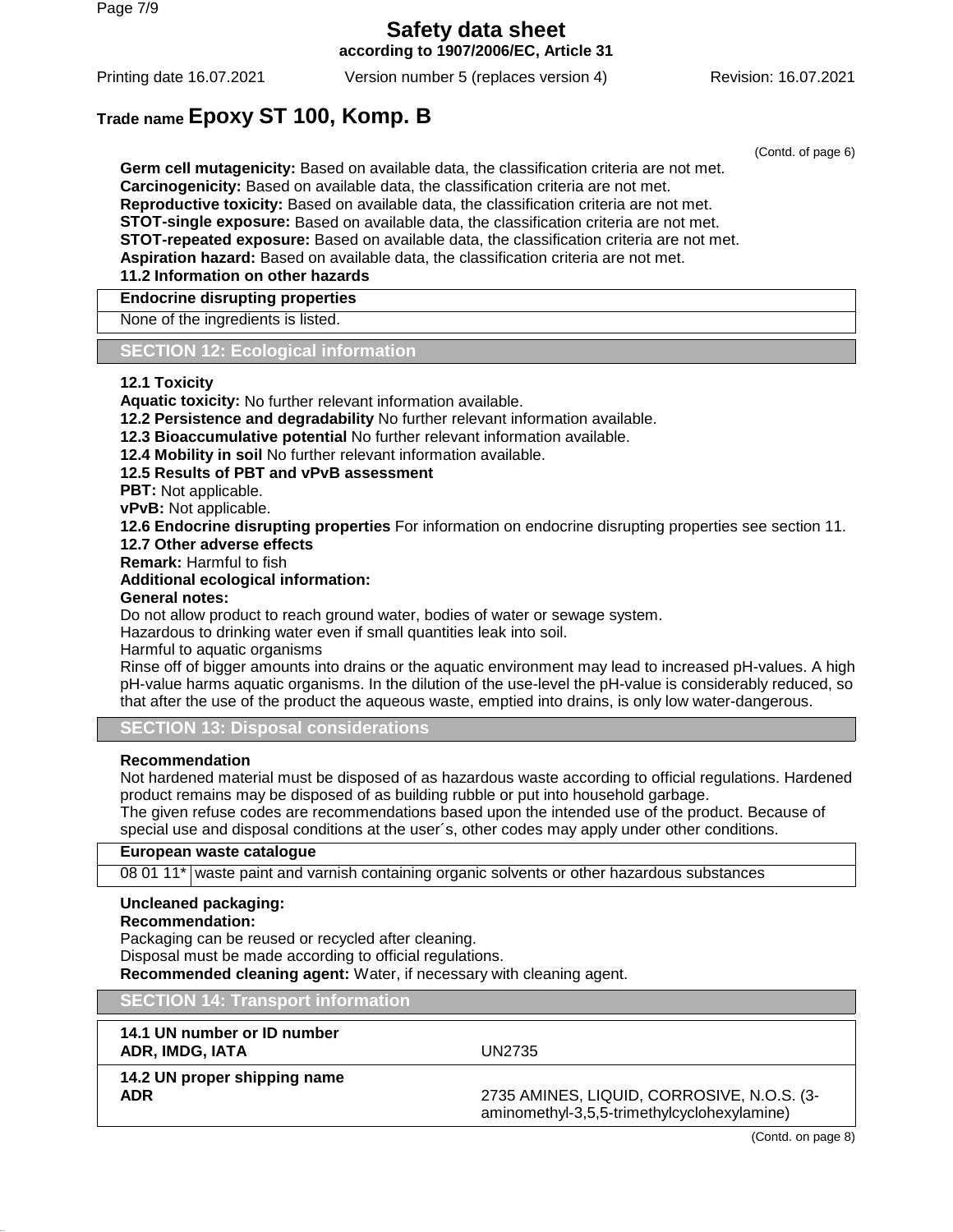Page 8/9

**Safety data sheet according to 1907/2006/EC, Article 31**

Printing date 16.07.2021 Version number 5 (replaces version 4) Revision: 16.07.2021

# **Trade name Epoxy ST 100, Komp. B**

(Contd. of page 7) **IMDG, IATA AMINES, LIQUID, CORROSIVE, N.O.S.** (3aminomethyl-3,5,5-trimethylcyclohexylamine) **14.3 Transport hazard class(es) ADR Class 8** (C7) Corrosive substances. **Label** 8 **IMDG, IATA Class 8** Corrosive substances. **Label** 8 **14.4 Packing group ADR, IMDG, IATA** III **14.5 Environmental hazards: Marine pollutant:** No **14.6 Special precautions for user** Warning: Corrosive substances. **hazard identification number:** 80 **EMS Number:** F-A,S-B **Segregation groups Alkalis Stowage Category** A **Segregation Code** SG35 Stow "separated from" SGG1-acids **14.7 Maritime transport in bulk according to IMO instruments** Not applicable. **Transport/Additional information: ADR Limited quantities (LQ)** 5L **Excepted quantities (EQ)** Code: E2 Maximum net quantity per inner packaging: 30 ml Maximum net quantity per outer packaging: 500 ml **Transport category** 3 **Tunnel restriction code** E **IMDG Limited quantities (LQ)** 5L **Excepted quantities (EQ)** Code: E1 Maximum net quantity per inner packaging: 30 ml Maximum net quantity per outer packaging: 1000 ml **UN "Model Regulation":** UN 2735 AMINES, LIQUID, CORROSIVE, N.O.S. (3- AMINOMETHYL-3,5,5- TRIMETHYLCYCLOHEXYLAMINE), 8, III

(Contd. on page 9)